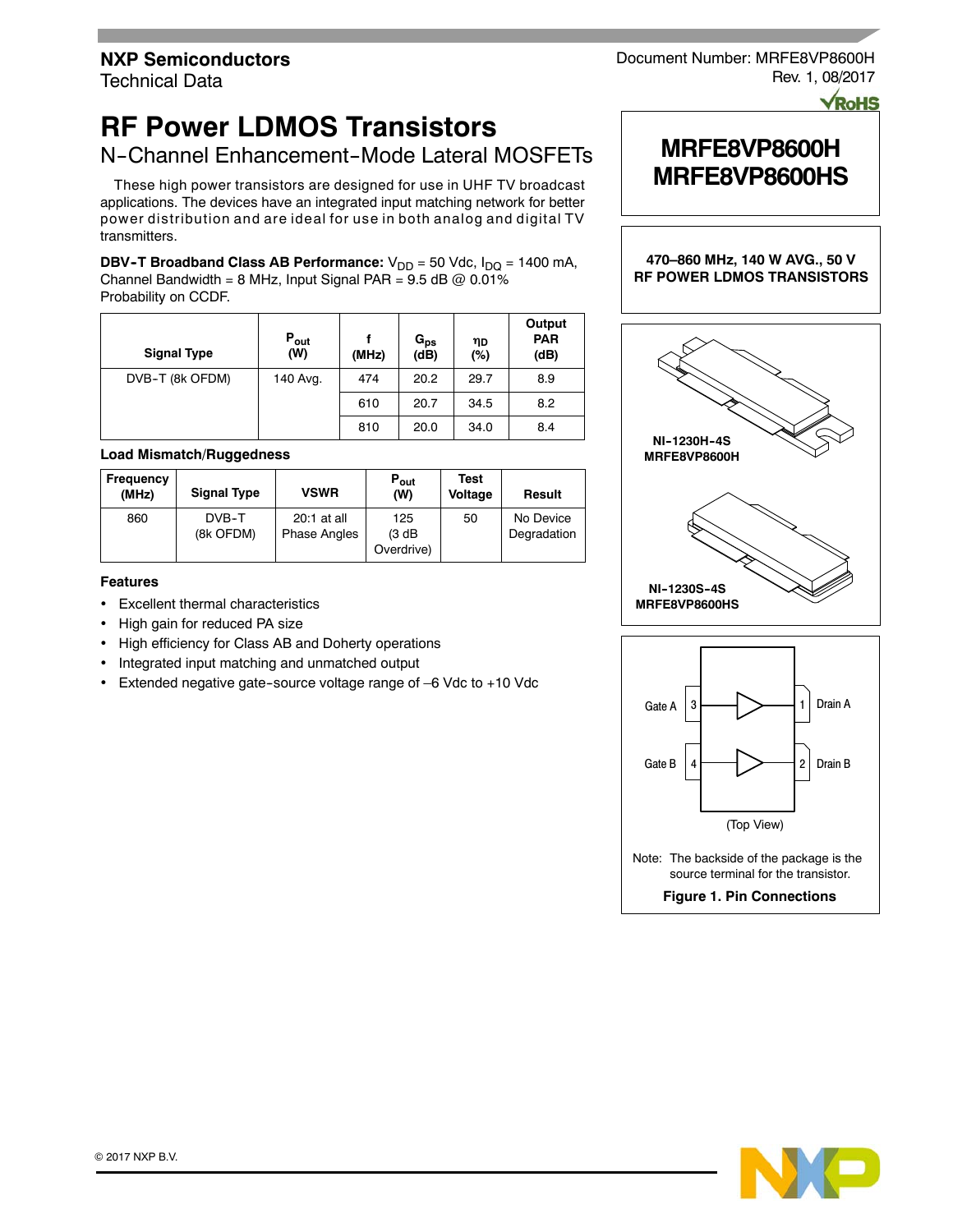| <b>Table 1. Maximum Ratings</b>                                                                                                  |                                   |                                |                                  |                 |               |
|----------------------------------------------------------------------------------------------------------------------------------|-----------------------------------|--------------------------------|----------------------------------|-----------------|---------------|
| Rating                                                                                                                           |                                   | Symbol                         |                                  | Value           | Unit          |
| Drain-Source Voltage                                                                                                             |                                   | V <sub>DSS</sub>               |                                  | $-0.5, +115$    | Vdc           |
| Gate-Source Voltage                                                                                                              |                                   | $V_{GS}$                       |                                  | $-6.0, +10$     | Vdc           |
| Storage Temperature Range                                                                                                        |                                   | $T_{\text{stg}}$               |                                  | $-65$ to $+150$ | °C            |
| Case Operating Temperature Range                                                                                                 |                                   | $T_{\rm C}$                    |                                  | $-40$ to $+150$ | °C            |
| Operating Junction Temperature Range (1)                                                                                         |                                   |                                |                                  | $-40$ to $+225$ | °C            |
| Total Device Dissipation $@$ T <sub>C</sub> = 25°C<br>Derate above 25°C                                                          |                                   | $P_D$                          |                                  | 1250<br>6.25    | W<br>$W$ /°C  |
| Table 2. Thermal Characteristics                                                                                                 |                                   |                                |                                  |                 |               |
| <b>Characteristic</b>                                                                                                            |                                   | Symbol                         |                                  | Value $(2,3)$   | Unit          |
| Thermal Resistance, Junction to Case<br>Case Temperature 99°C, 125 W DVB-T (8k OFDM), 50 Vdc, $I_{\text{DQ}}$ = 1400 mA, 860 MHz |                                   | $R_{\theta \text{JC}}$         |                                  | 0.16            | $\degree$ C/W |
| <b>Table 3. ESD Protection Characteristics</b>                                                                                   |                                   |                                |                                  |                 |               |
| <b>Test Methodology</b>                                                                                                          |                                   |                                |                                  | <b>Class</b>    |               |
| Human Body Model (per JESD22-A114)                                                                                               |                                   | 2, passes 2500 V               |                                  |                 |               |
| Machine Model (per EIA/JESD22-A115)                                                                                              |                                   | B, passes 250 V                |                                  |                 |               |
| Charge Device Model (per JESD22-C101)                                                                                            | IV, passes 2000 V                 |                                |                                  |                 |               |
| <b>Table 4. Electrical Characteristics</b> $(T_A = 25^{\circ}C \text{ unless otherwise noted})$                                  |                                   |                                |                                  |                 |               |
| <b>Characteristic</b>                                                                                                            | Symbol                            | Min                            | <b>Typ</b>                       | Max             | Unit          |
| Off Characteristics (4)                                                                                                          |                                   |                                |                                  |                 |               |
| Gate-Source Leakage Current<br>$(V_{GS} = 5$ Vdc, $V_{DS} = 0$ Vdc)                                                              | $I_{GSS}$                         |                                |                                  | $\mathbf{1}$    | <b>µAdc</b>   |
| Drain-Source Breakdown Voltage<br>$(V_{GS} = 0$ Vdc, $I_D = 10$ $\mu$ Adc)                                                       | $V_{(BR)DSS}$                     | 115                            | 118                              |                 | Vdc           |
| Zero Gate Voltage Drain Leakage Current<br>$(V_{DS} = 50$ Vdc, $V_{GS} = 0$ Vdc)                                                 | $I_{DSS}$                         | $\overline{\phantom{0}}$       | $\qquad \qquad \longleftarrow$   | 5               | μAdc          |
| Zero Gate Voltage Drain Leakage Current<br>$(V_{DS} = 115$ Vdc, $V_{GS} = 0$ Vdc)                                                | <b>I</b> <sub>DSS</sub>           |                                | $\overline{\phantom{0}}$         | 20              | μAdc          |
| <b>On Characteristics</b>                                                                                                        |                                   |                                |                                  |                 |               |
| Gate Threshold Voltage (4)<br>$(V_{DS} = 10$ Vdc, $I_D = 925$ $\mu$ Adc)                                                         | $V_{GS(th)}$                      | 1.3                            | 2.1                              | 2.3             | Vdc           |
| Gate Quiescent Voltage (5)<br>$(V_{DD} = 50$ Vdc, $I_D = 1400$ mAdc, Measured in Functional Test)                                | 1.8<br>2.4<br>$V_{GS(Q)}$         |                                |                                  | 2.8             | Vdc           |
| Drain-Source On-Voltage (4)<br>$(V_{GS} = 10$ Vdc, $I_D = 2.8$ Adc)                                                              | 0.1<br>0.3<br>0.5<br>$V_{DS(on)}$ |                                |                                  | Vdc             |               |
| Forward Transconductance<br>$(V_{DS} = 10$ Vdc, $I_D = 17$ Adc)                                                                  | <b>gfs</b>                        | $\qquad \qquad \longleftarrow$ | 19.4<br>$\overline{\phantom{0}}$ |                 | S             |
| Dynamic Characteristics (4)                                                                                                      |                                   |                                |                                  |                 |               |
| Reverse Transfer Capacitance (6)<br>( $V_{DS}$ = 50 Vdc ± 30 mV(rms)ac @ 1 MHz, $V_{GS}$ = 0 Vdc)                                | C <sub>rss</sub>                  |                                | 1.62                             |                 | рF            |
| Output Capacitance (6)<br>( $V_{DS}$ = 50 Vdc ± 30 mV(rms)ac @ 1 MHz, $V_{GS}$ = 0 Vdc)                                          | $\mathrm{C_{oss}}$                |                                | 71.2                             |                 | рF            |
| Input Capacitance (7)<br>( $V_{DS}$ = 50 Vdc, $V_{GS}$ = 0 Vdc ± 30 mV(rms) ac @ 1 MHz)                                          | $\mathrm{C}_{\text{iss}}$         |                                | 452                              |                 | pF            |

1. Continuous use at maximum temperature will affect MTTF.

2. MTTF calculator available at http://www.nxp.com/RF/calculators.

3. Refer to AN1955*, Thermal Measurement Methodology of RF Power Amplifiers.* Go to http://www.nxp.com/RF and search for AN1955.

4. Each side of device measured separately.

5. Measurement made with device in push--pull configuration.

6. Part internally input matched.

7. Die capacitance value without internal matching. (continued)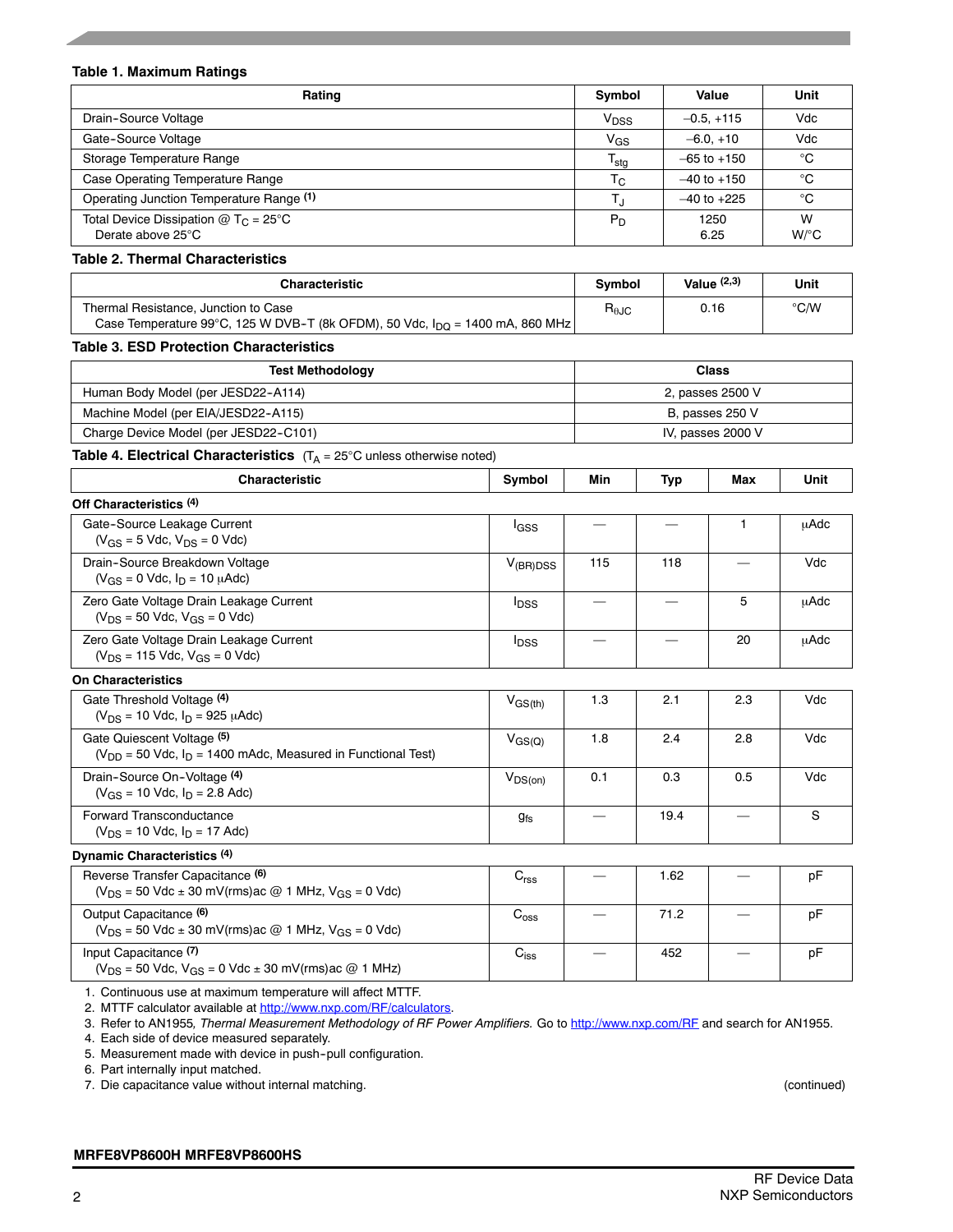|                                                                                                                                                                                                                                                                                               |                 |                     |                                |         | <b>Table 4. Electrical Characteristics</b> $(T_A = 25^{\circ}C \text{ unless otherwise noted})$ (continued) |  |  |  |  |  |  |  |  |  |  |
|-----------------------------------------------------------------------------------------------------------------------------------------------------------------------------------------------------------------------------------------------------------------------------------------------|-----------------|---------------------|--------------------------------|---------|-------------------------------------------------------------------------------------------------------------|--|--|--|--|--|--|--|--|--|--|
| <b>Characteristic</b>                                                                                                                                                                                                                                                                         | Symbol          | Min                 | Typ                            | Max     | Unit                                                                                                        |  |  |  |  |  |  |  |  |  |  |
| <b>Functional Tests (1)</b> (In NXP Narrowband Test Fixture, 50 ohm system) $V_{DD}$ = 50 Vdc, $I_{DQ}$ = 1400 mA, $P_{out}$ = 125 W Avg., f = 860 MHz,<br>DVB-T (8k OFDM) Single Channel. ACPR measured in 7.61 MHz Signal Bandwidth @ ±4 MHz Offset with an Integration Bandwidth of 4 kHz. |                 |                     |                                |         |                                                                                                             |  |  |  |  |  |  |  |  |  |  |
| Power Gain                                                                                                                                                                                                                                                                                    | $G_{\text{ps}}$ | 20.6                | 21.0                           | 23.6    | dB                                                                                                          |  |  |  |  |  |  |  |  |  |  |
| Drain Efficiency                                                                                                                                                                                                                                                                              | ηD              | 28.0                | 30.0                           |         | %                                                                                                           |  |  |  |  |  |  |  |  |  |  |
| Adjacent Channel Power Ratio                                                                                                                                                                                                                                                                  | <b>ACPR</b>     |                     | $-61.0$                        | $-59.4$ | dBc                                                                                                         |  |  |  |  |  |  |  |  |  |  |
| Input Return Loss                                                                                                                                                                                                                                                                             | IRL             | $-12$<br>dB<br>$-9$ |                                |         |                                                                                                             |  |  |  |  |  |  |  |  |  |  |
| <b>Typical DVB-T (8k OFDM) Performance</b> (In NXP Narrowband Test Fixture, 50 ohm system) $V_{DD}$ = 50 Vdc, $I_{DD}$ = 1400 mA, f = 860 MHz,<br>DVB-T (8k OFDM) Single Channel.                                                                                                             |                 |                     |                                |         |                                                                                                             |  |  |  |  |  |  |  |  |  |  |
| Output Peak-to-Average Ratio @ 0.01% Probability on CCDF,<br>$P_{out}$ = 125 W Avg.                                                                                                                                                                                                           | <b>PAR</b>      |                     | 7.8                            |         | dB                                                                                                          |  |  |  |  |  |  |  |  |  |  |
| Load Mismatch<br>VSWR 20:1 at all Phase Angles, 3 dB Overdrive from<br>Rated $P_{out}$ (125 W Avg.)                                                                                                                                                                                           | Ψ               |                     | No Degradation in Output Power |         |                                                                                                             |  |  |  |  |  |  |  |  |  |  |

### **Table 5. Ordering Information**

| Device          | Tape and Reel Information                            | Package     |
|-----------------|------------------------------------------------------|-------------|
| MRFE8VP8600HR5  | R5 Suffix = 50 Units, 56 mm Tape Width, 13-inch Reel | NI-1230H-4S |
| MRFE8VP8600HSR5 |                                                      | NI-1230S-4S |

1. Measurement made with device in push-pull configuration.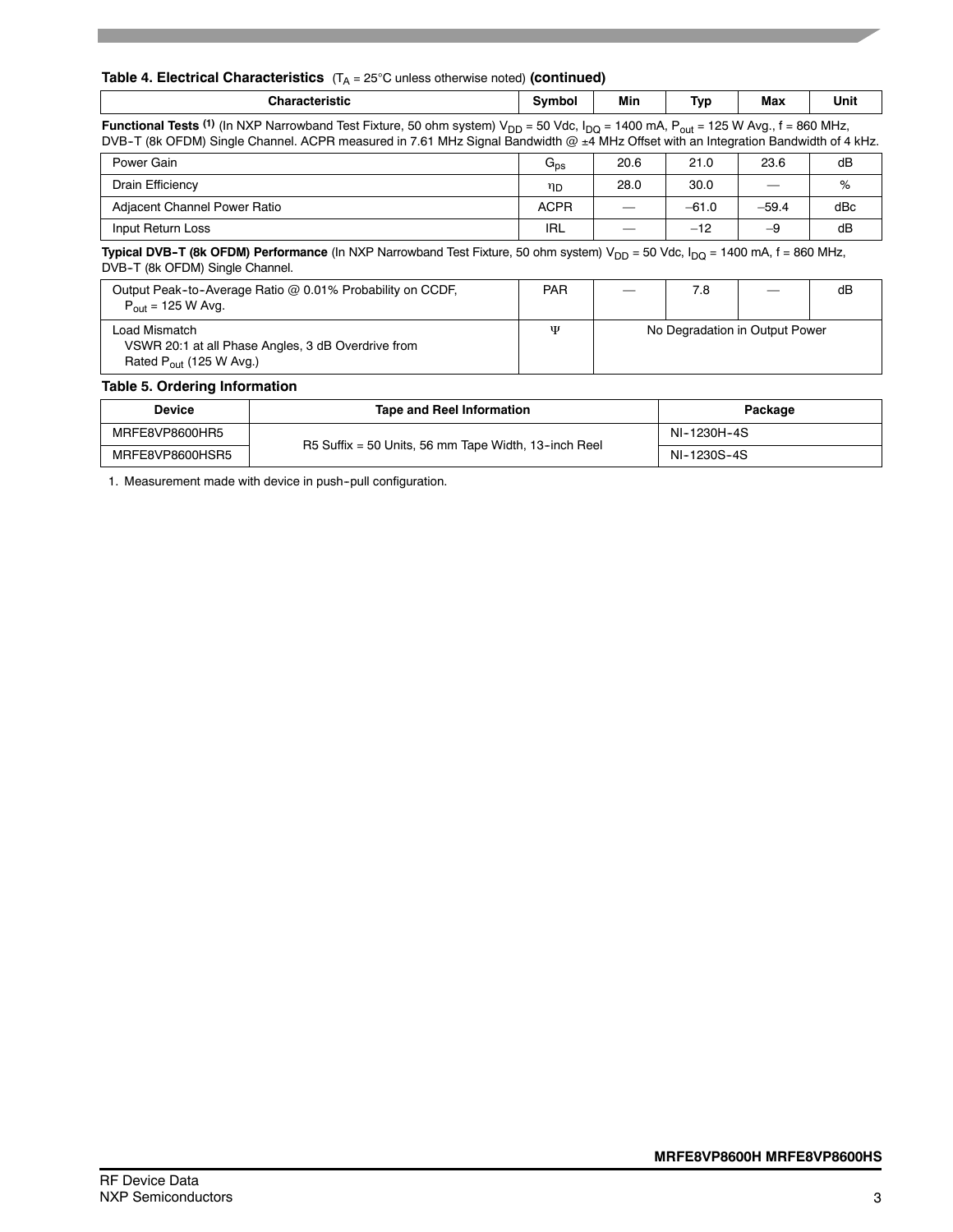

\*C3, C4, C5, C6, C10, C13, C14, C19, C20, C21, C22, C23, C24, C25, C26, C27, and C28 are mounted vertically.

| Figure 2. MRFE8VP8600H Test Circuit Component Layout - 860 MHz, DVB-T (8k OFDM) |
|---------------------------------------------------------------------------------|
|---------------------------------------------------------------------------------|

|  | Table 6. MRFE8VP8600H Test Circuit Component Designations and Values - 860 MHz, DVB-T (8k OFDM) |
|--|-------------------------------------------------------------------------------------------------|
|  |                                                                                                 |

| Part                             | <b>Description</b>                          | <b>Part Number</b>   | <b>Manufacturer</b> |
|----------------------------------|---------------------------------------------|----------------------|---------------------|
| C1, C11                          | 10 µF Chip Capacitors                       | GRM32ER61H106KA12L   | Murata              |
| C <sub>2</sub> , C <sub>12</sub> | 2.2 µF Chip Capacitors                      | C3225X7R1H225K250AB  | <b>TDK</b>          |
| C3, C4, C5, C6                   | 30 pF Chip Capacitors                       | ATC100B300JT500XT    | <b>ATC</b>          |
| C7, C8                           | 24 pF Chip Capacitors                       | ATC100B240JT500XT    | <b>ATC</b>          |
| C <sub>9</sub>                   | 0.8-8.0 pF Variable Capacitor               | 27291SL              | Johanson Components |
| C10                              | 12 pF Chip Capacitor                        | ATC100B120JT500XT    | <b>ATC</b>          |
| C13, C14                         | 8.2 pF Chip Capacitors                      | ATC100B8R2CT500XT    | <b>ATC</b>          |
| C15, C29                         | 2.2 µF Chip Capacitors                      | C3225X7R2A225K230AB  | <b>TDK</b>          |
| C16, C25, C26, C28, C30          | 100 pF Chip Capacitors                      | ATC100B101JT500XT    | <b>ATC</b>          |
| C17, C31                         | 4.7 µF Chip Capacitors                      | C575X7R2A475K230KA   | <b>TDK</b>          |
| C18, C32                         | 470 µF, 63 V Electrolytic Capacitors        | MCGPR63V477M13X26-RH | Multicomp           |
| C <sub>19</sub>                  | 7.5 pF Chip Capacitor                       | ATC100B7R5CT500XT    | <b>ATC</b>          |
| C <sub>20</sub>                  | 3.3 pF Chip Capacitor                       | ATC100B3R3CT500XT    | <b>ATC</b>          |
| C <sub>21</sub>                  | 3.0 pF Chip Capacitor                       | ATC100B3R0BT500XT    | <b>ATC</b>          |
| C <sub>22</sub>                  | 3.9 pF Chip Capacitor                       | ATC100B3R9CT500XT    | <b>ATC</b>          |
| C <sub>23</sub>                  | 5.1 pF Chip Capacitor                       | ATC100B5R1CT500XT    | <b>ATC</b>          |
| C24, C27                         | 1000 pF Chip Capacitors                     | ATC100B102JT50XT     | <b>ATC</b>          |
| Coax1, 2                         | 25 Q Semi Rigid Coax, 2.0" Shield Length    | UT-141C-25           | Micro-Coax          |
| Coax3, 4                         | 25 Q Semi Rigid Coax, 2.2" Shield Length    | UT-141C-25           | Micro-Coax          |
| L1                               | 2.5 nH, 1 Turn Inductor                     | A01TKLC              | Coilcraft           |
| R <sub>1</sub> , R <sub>2</sub>  | 10 Ω, 1/4 W Chip Resistors                  | CRCW120610R0JNEA     | Vishay              |
| PCB                              | Rogers RO4350B, 0.030", $\epsilon_r$ = 3.66 | D63637               | <b>MTL</b>          |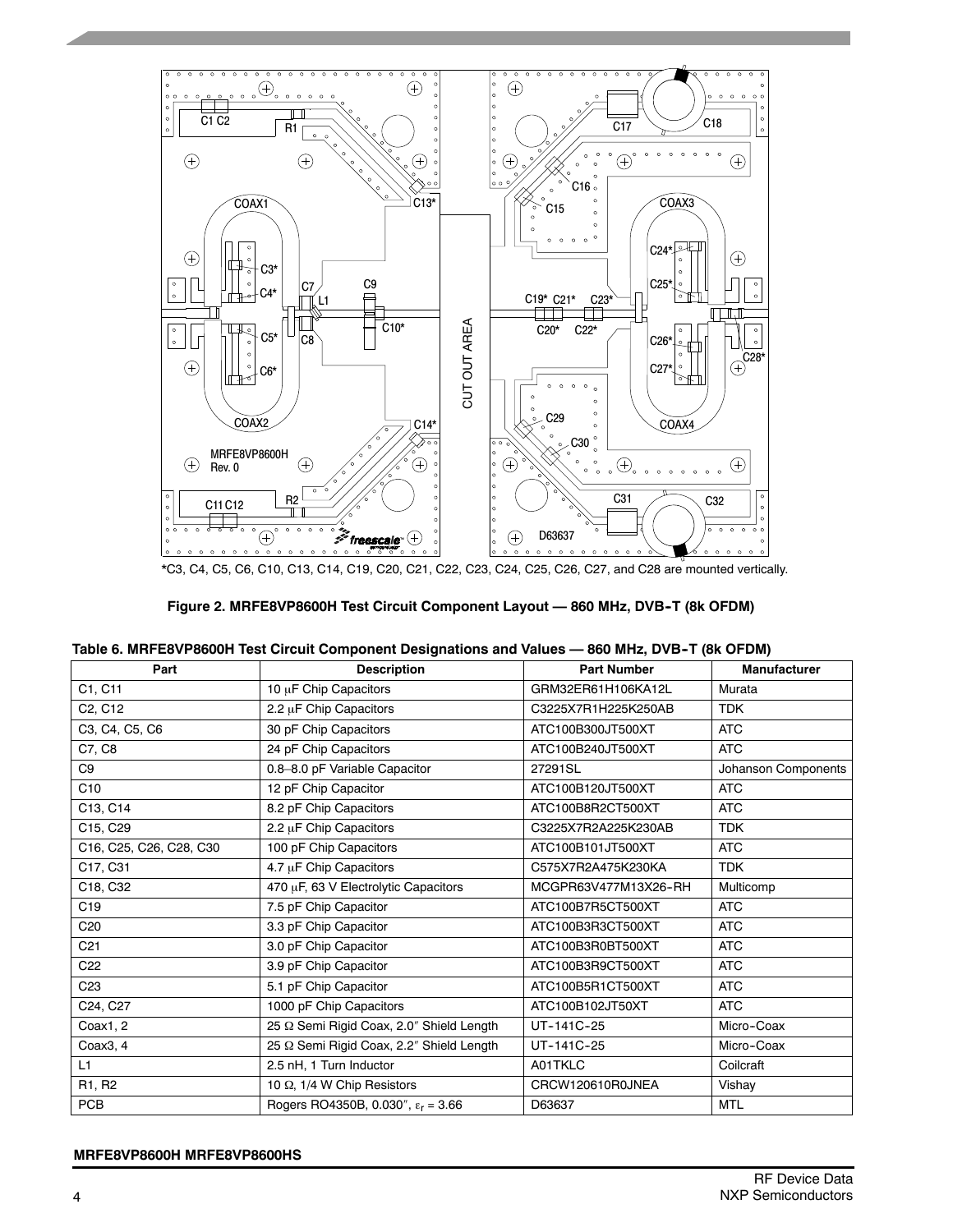

# Figure 3. MRFE8VP8600H Test Circuit Schematic -- 860 MHz DVB-T (8k OFDM) Figure 3. MRFE8VP8600H Test Circuit Schematic — 860 MHz DVB-T (8k OFDM)

# Table 7. MRFE8VP8600H Test Circuit Schematic -- 860 MHz DVB-T (8k OFDM) Table 7. MRFE8VP8600H Test Circuit Schematic — 860 MHz DVB-T (8k OFDM)

 $\Gamma$ 

| Microstrip      | <b>Description</b>                     | Microstrip | <b>Description</b>                      | Microstrip | <b>Description</b>                  |
|-----------------|----------------------------------------|------------|-----------------------------------------|------------|-------------------------------------|
|                 | $0.204'' \times 0.062''$ Microstrip    | 218, 219   | $0.115'' \times 0.080''$ Microstrip     | Z38, Z39   | $0.211'' \times 0.100''$ Microstrip |
| $\mathcal{Z}^2$ | $0.245'' \times 0.080''$ Microstrip    |            | Z20*, Z21*   1.026" × 0.080" Microstrip | Z40        | $0.389'' \times 0.060''$ Microstrip |
| Z3, Z4          | $0.220'' \times 0.060''$ Microstrip    | Z22, Z23   | $0.164'' \times 0.520''$ Microstrip     | Z41        | $0.155'' \times 0.060''$ Microstrip |
| 25              | $0.410'' \times 0.062''$ Microstrip    | Z24, Z25   | $0.186'' \times 0.520''$ Microstrip     | Z42        | $0.280'' \times 0.060''$ Microstrip |
| Z6. Z7          | $0.019'' \times 0.100''$ Microstrip    | Z26. Z27   | $0.015'' \times 0.420''$ Microstrip     | Z43        | $0.070'' \times 0.080''$ Microstrip |
| Z8. Z9          | $0.341'' \times 0.400''$ Microstrip    | Z28, Z29   | $0.072'' \times 0.420''$ Microstrip     | Z44        | $0.018'' \times 0.080''$ Microstrip |
| 210, 211        | $0.083'' \times 0.400''$ Microstrip    | Z30, Z31   | $0.072'' \times 0.420''$ Microstrip     | Z45        | $0.204'' \times 0.062''$ Microstrip |
| Z12, Z13        | $0.065'' \times 0.400''$ Microstrip    | Z32. Z33   | $0.275'' \times 0.420''$ Microstrip     | Z46, Z47   | $0.358'' \times 0.080''$ Microstrip |
| 214, 215        | $0.208'' \times 0.850''$ Microstrip    | 234, 235   | $0.072'' \times 0.420''$ Microstrip     | Z48*, Z49* | $0.297'' \times 0.080''$ Microstrip |
| 216. 217        | $0.242'' \times 0.960''$ Microstrip    | Z36, Z37   | $0.074'' \times 0.420''$ Microstrip     | 250, 251   | $0.371'' \times 0.080''$ Microstrip |
|                 | *Line length includes microstrip bends |            |                                         |            |                                     |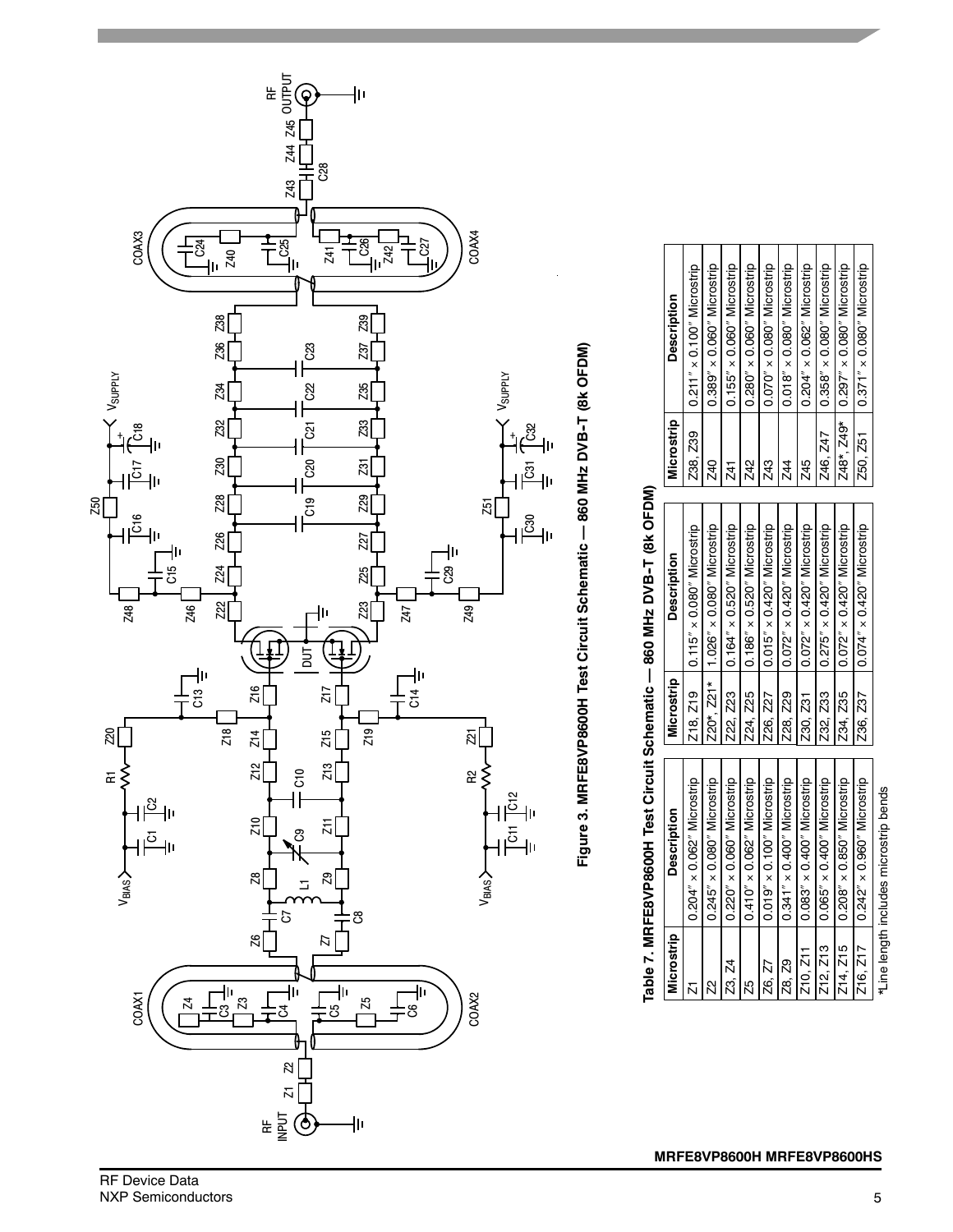





**Figure 5. Drain Current versus Gate-Source Voltage** 



**Figure 6. Capacitance versus Drain--Source Voltage**



**Figure 7. Pulse CW Output Power versus Input Power**



**TYPICAL CHARACTERISTICS — 860 MHz**

RF Device Data NXP Semiconductors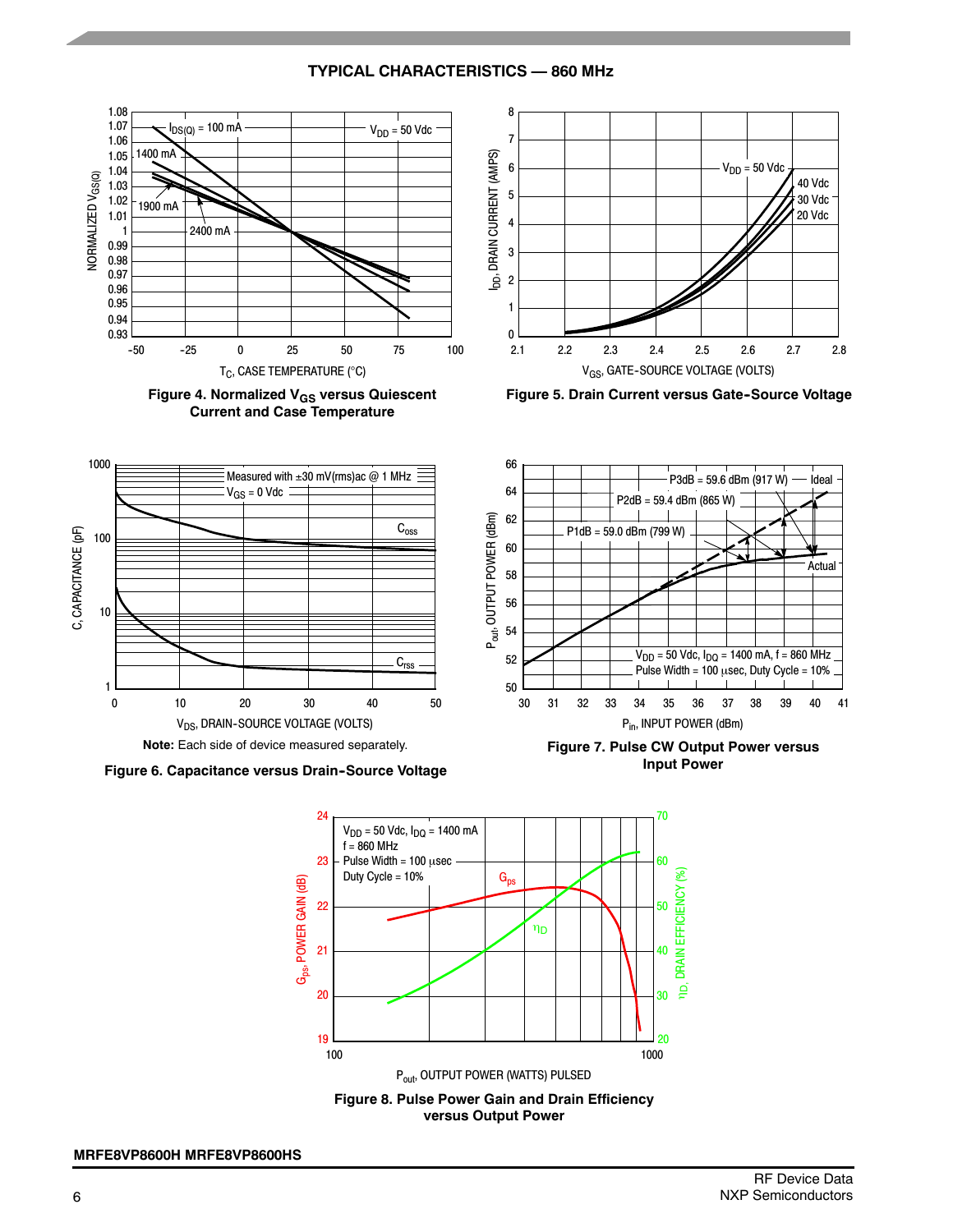



Figure 9. Source Peak-to-Average DVB-T (8k OFDM)



**Figure 10. DVB--T (8k OFDM) Spectrum**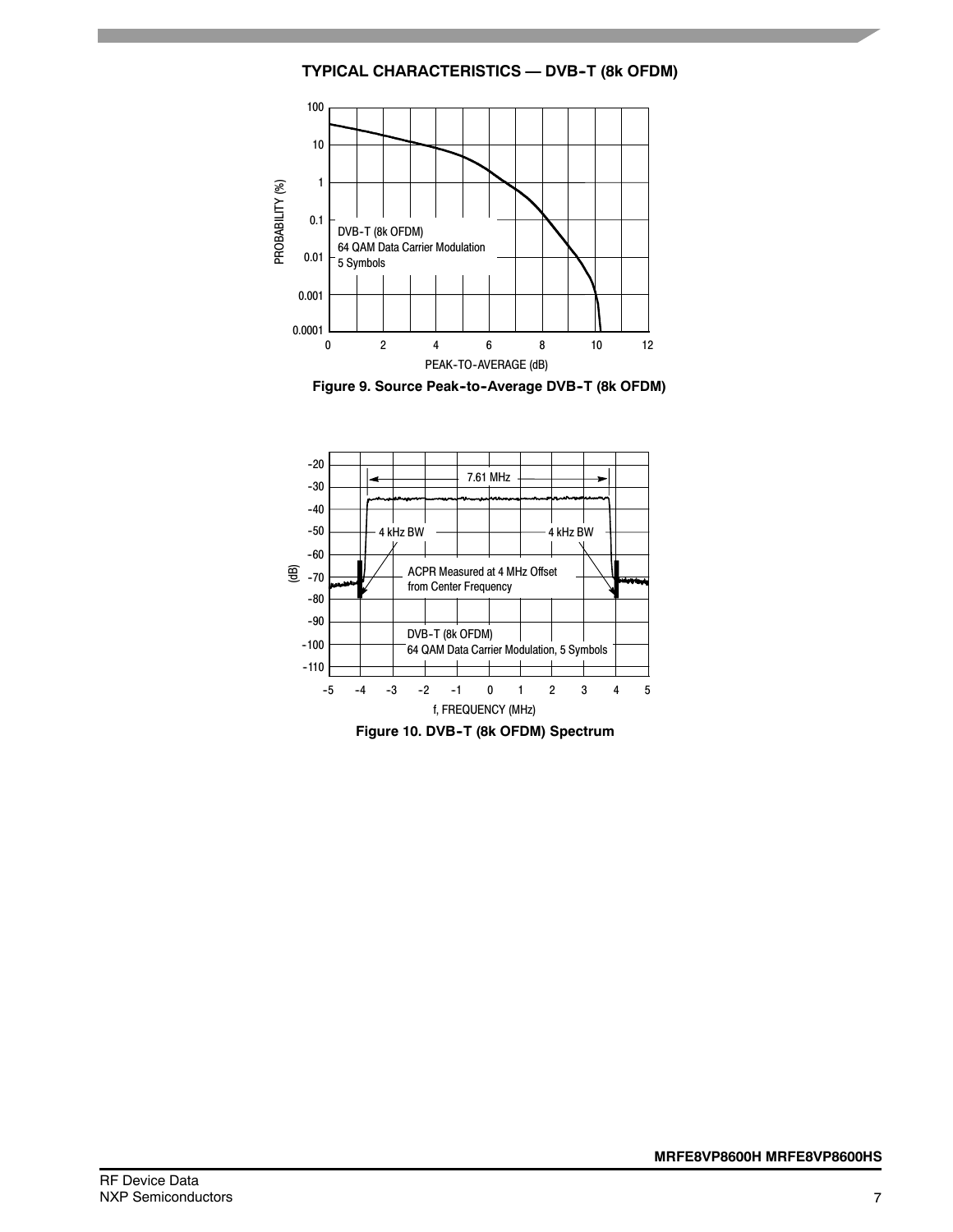### **TYPICAL CHARACTERISTICS**



**Note:** MTTF value represents the total cumulative operating time under indicated test conditions.

MTTF calculator available at http:/www.nxp.com/RF/calculators.



| <b>MHz</b>            | <sup>2</sup> source | z <sub>load</sub>                       |
|-----------------------|---------------------|-----------------------------------------|
| 860                   | $0.85 - 0.90$       | $4.0 + j1.1$                            |
| $Z_{\text{source}}$ = |                     | Test circuit impedance as measured from |

gate to gate, balanced configuration.

 $Z<sub>load</sub>$  = Test circuit impedance as measured from drain to drain, balanced configuration.



**Figure 12. Series Equivalent Source and Load Impedance**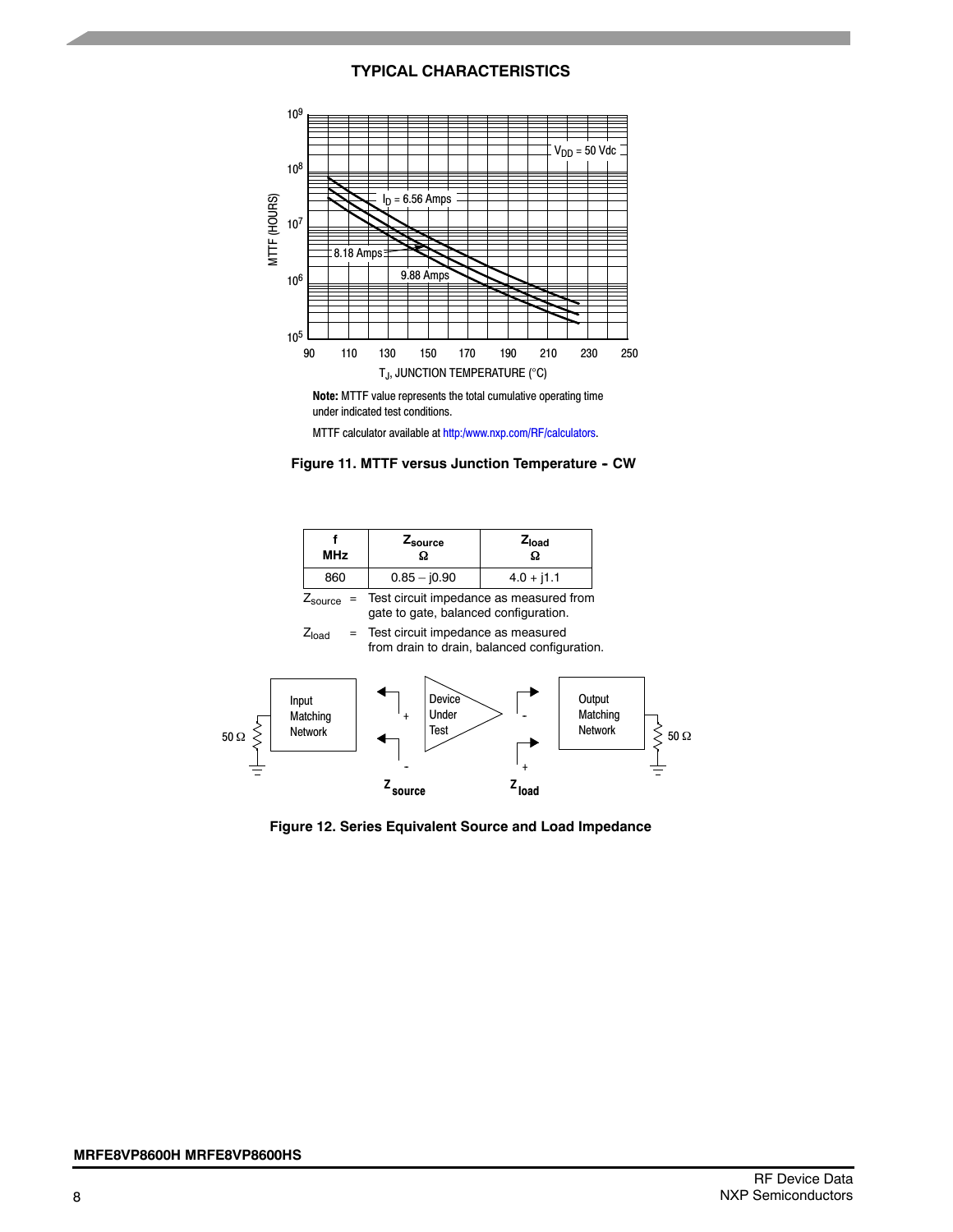



| O<br>NXP SEMICONDUCTORS N.V.<br>ALL RIGHTS RESERVED | MECHANICAL OUTLINE |           |                     | PRINT VERSION NOT TO SCALE |             |   |
|-----------------------------------------------------|--------------------|-----------|---------------------|----------------------------|-------------|---|
| TITLE:                                              |                    |           |                     | DOCUMENT NO: 98ASB16977C   | RFV:        | G |
| $NI-1230-4H$                                        |                    |           | STANDARD: NON-JEDEC |                            |             |   |
|                                                     |                    | SOT1787-1 |                     |                            | 03 MAR 2016 |   |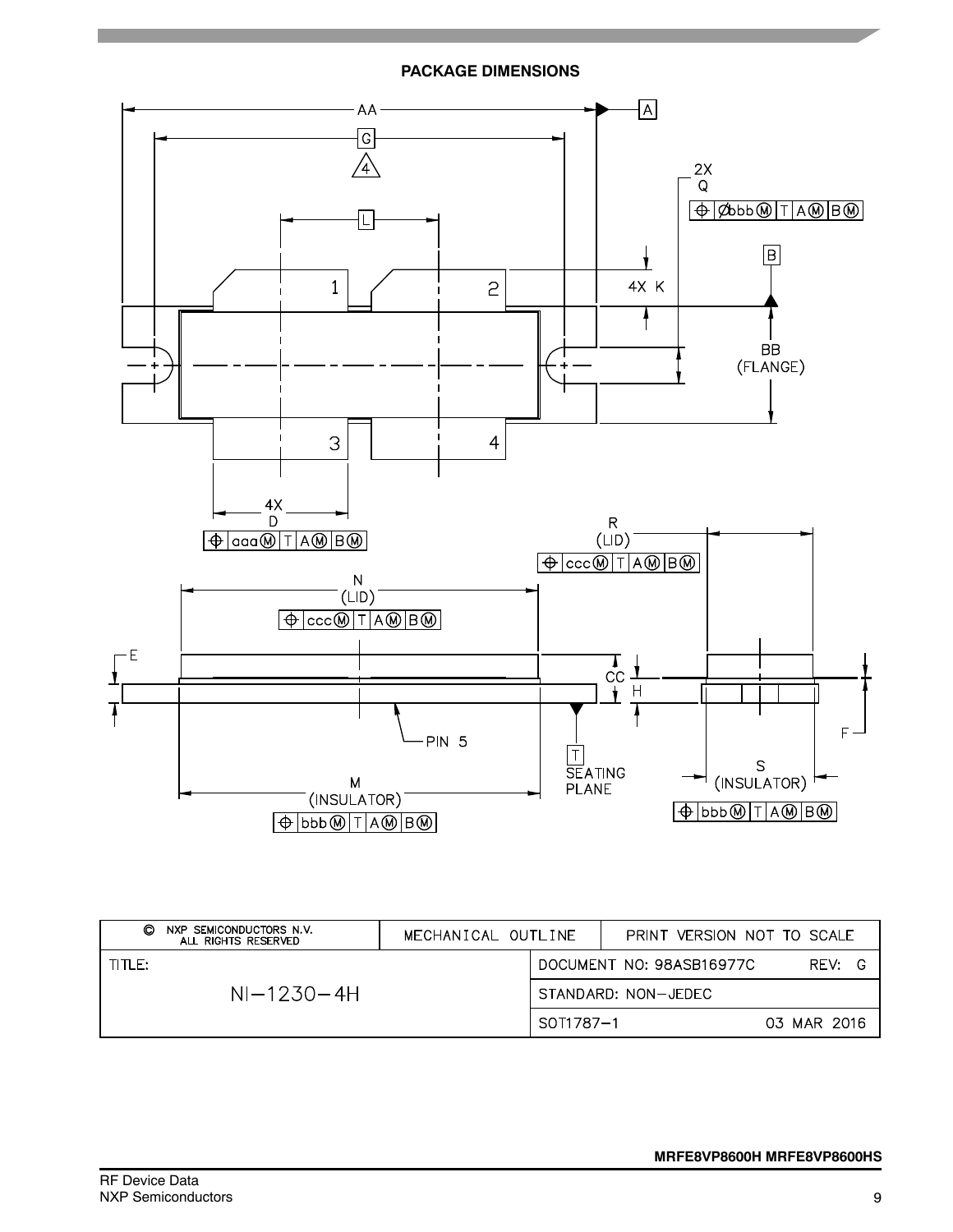### NOTES:

- 1. INTERPRET DIMENSIONS AND TOLERANCES PER ASME Y14.5M-1994.
- 2. CONTROLLING DIMENSION: INCH
- 3. DIMENSION H IS MEASURED . 030 INCH (0.762 MM) AWAY FROM PACKAGE BODY.

4. RECOMMENDED BOLT CENTER DIMENSION OF 1.52 INCH (38.61 MM) BASED ON M3 SCREW.

|                |            | <b>INCH</b>                                    |            | <b>MILLIMETER</b>  |            |              | <b>INCH</b>              |                            | <b>MILLIMETER</b> |  |
|----------------|------------|------------------------------------------------|------------|--------------------|------------|--------------|--------------------------|----------------------------|-------------------|--|
| DIM            | <b>MIN</b> | <b>MAX</b>                                     | <b>MIN</b> | <b>MAX</b>         | <b>DIM</b> | <b>MIN</b>   | <b>MAX</b>               | <b>MIN</b>                 | <b>MAX</b>        |  |
| AA             | 1.615      | 1.625                                          | 41.02      | 41.28              | N          | 1.218        | 1.242                    | 30.94                      | 31.55             |  |
| <b>BB</b>      | .395       | .405                                           | 10.03      | 10.29              | O          | .120         | .130                     | 3.05                       | 3.30              |  |
| CC             | .170       | .190                                           | 4.32       | 4.83               | R          | .355         | .365                     | 9.02                       | 9.27              |  |
| D              | .455       | .465                                           | 11.56      | 11.81              | S          | .365         | .375                     | 9.27                       | 9.53              |  |
| Е              | .062       | .066                                           | 1.57       | 1.68               |            |              |                          |                            |                   |  |
| F              | .004       | .007                                           | 0.10       | 0.18               |            |              |                          |                            |                   |  |
| G              |            | 1.400 BSC                                      |            | 35.56 BSC          | aaa        | 0.33<br>.013 |                          |                            |                   |  |
| $\overline{H}$ | .082       | .090                                           | 2.08       | 2.29               | bbb        | .010         |                          |                            | 0.25              |  |
| K              | .117       | .137                                           | 2.97       | 3.48               | CCC        |              | .020                     |                            | 0.51              |  |
| L              |            | .540 BSC                                       |            | 13.72 BSC          |            |              |                          |                            |                   |  |
| M              | 1.219      | 1.241                                          | 30.96      | 31.52              |            |              |                          |                            |                   |  |
|                |            |                                                |            |                    |            |              |                          |                            |                   |  |
|                |            |                                                |            |                    |            |              |                          |                            |                   |  |
| $\odot$        |            | NXP SEMICONDUCTORS N.V.<br>ALL RIGHTS RESERVED |            | MECHANICAL OUTLINE |            |              |                          | PRINT VERSION NOT TO SCALE |                   |  |
| TITLE:         |            |                                                |            |                    |            |              | DOCUMENT NO: 98ASB16977C |                            | REV:<br>- G       |  |
|                |            | $NI - 1230 - 4H$                               |            |                    |            |              | STANDARD: NON-JEDEC      |                            |                   |  |
|                |            |                                                |            |                    |            | SOT1787-1    |                          | 03                         | MAR 2016          |  |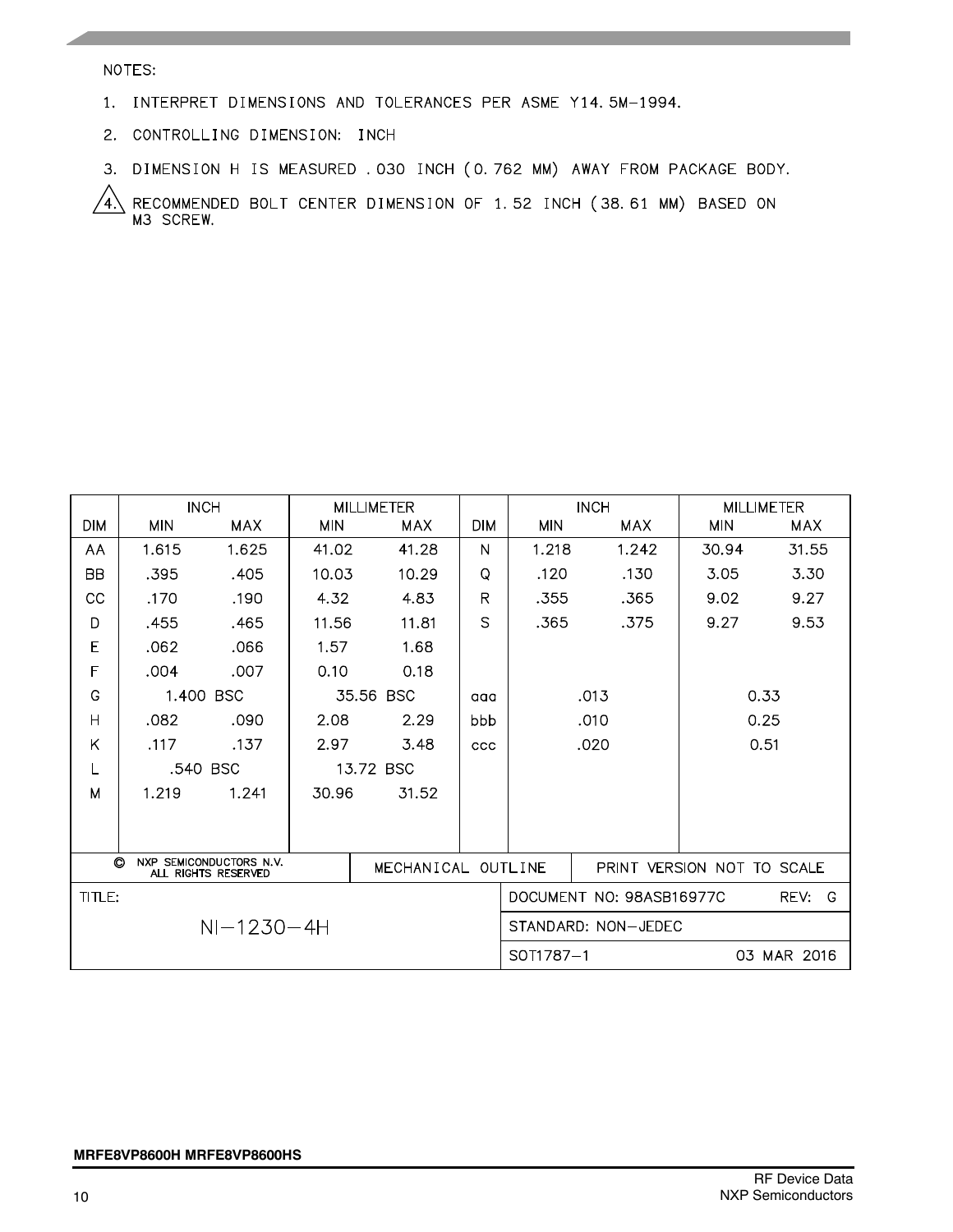

| C NXP SEMICONDUCTORS N.V.<br>ALL RIGHTS RESERVED | MECHANICAL OUTLINE |                          |  | PRINT VERSION NOT TO SCALE |             |
|--------------------------------------------------|--------------------|--------------------------|--|----------------------------|-------------|
| TTITFE                                           |                    | DOCUMENT NO: 98ARB18247C |  |                            | RFV: H      |
| $NI-1230-4S$                                     |                    | STANDARD: NON-JEDEC      |  |                            |             |
|                                                  |                    | S0T1829-1                |  |                            | 19 FEB 2016 |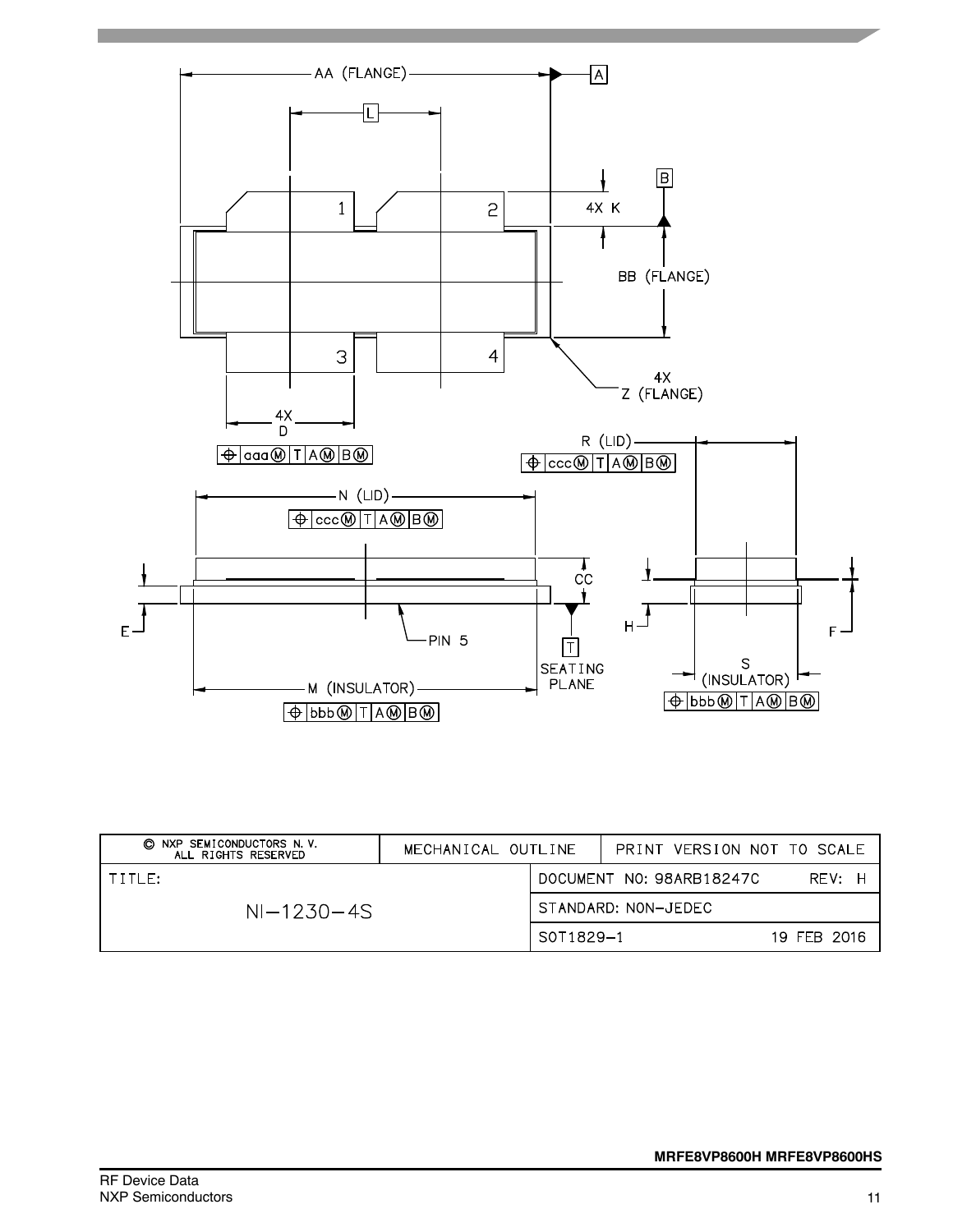NOTES:

- 1. INTERPRET DIMENSIONS AND TOLERANCES PER ASME Y14.5M-1994.
- 2. CONTROLLING DIMENSION: INCH
- 3. DIMENSION H IS MEASURED .030 INCH (0.762 MM) AWAY FROM PACKAGE BODY

| <b>DIM</b>                                                                      | <b>MIN</b> | <b>INCHES</b><br><b>MAX</b> | <b>MIN</b> | <b>MILLIMETERS</b><br><b>MAX</b> | <b>DIM</b>   | <b>INCHES</b><br><b>MIN</b><br><b>MAX</b> |           | <b>MIN</b> | <b>MILLIMETERS</b><br><b>MAX</b> |  |
|---------------------------------------------------------------------------------|------------|-----------------------------|------------|----------------------------------|--------------|-------------------------------------------|-----------|------------|----------------------------------|--|
| AA                                                                              | 1.265      | 1.275                       | 32.13      | 32.39                            | $\mathsf{R}$ | .355                                      | .365      | 9.02       | 9.27                             |  |
| <b>BB</b>                                                                       | .395       | .405                        | 10.03      | 10.29                            | $\mathsf{S}$ | .365                                      | .375      | 9.27       | 9.53                             |  |
| CC                                                                              | .170       | .190                        | 4.32       | 4.83                             | $\mathsf Z$  | R.000                                     | R.040     | R0.00      | R1.02                            |  |
| D                                                                               | .455       | .465                        | 11.56      | 11.81                            |              |                                           |           |            |                                  |  |
| E                                                                               | .062       | .066                        | 1.57       | 1.68                             | aaa          |                                           | .013      | 0.33       |                                  |  |
| F                                                                               | .004       | .007                        | 0.10       | 0.18                             | bbb          |                                           | .010      |            | 0.25                             |  |
| H                                                                               | .082       | .090                        | 2.08       | 2.29                             | ccc          |                                           | .020      |            | 0.51                             |  |
| K                                                                               | .117       | .137                        | 2.97       | 3.48                             |              |                                           |           |            |                                  |  |
| L                                                                               | .540 BSC   |                             | 13.72 BSC  |                                  |              |                                           |           |            |                                  |  |
| М                                                                               | 1.219      | 1.241                       | 30.96      | 31.52                            |              |                                           |           |            |                                  |  |
| $\mathsf{N}$                                                                    | 1.218      | 1.242                       | 30.94      | 31.55                            |              |                                           |           |            |                                  |  |
|                                                                                 |            |                             |            |                                  |              |                                           |           |            |                                  |  |
|                                                                                 |            |                             |            |                                  |              |                                           |           |            |                                  |  |
| $\circ$<br>NXP SEMICONDUCTORS N.V.<br>MECHANICAL OUTLINE<br>ALL RIGHTS RESERVED |            |                             |            | PRINT VERSION NOT TO SCALE       |              |                                           |           |            |                                  |  |
| TITLE:<br>DOCUMENT NO: 98ARB18247C                                              |            |                             |            |                                  |              |                                           | REV:<br>H |            |                                  |  |
| $NI-1230-4S$                                                                    |            |                             |            |                                  |              | STANDARD: NON-JEDEC                       |           |            |                                  |  |
|                                                                                 |            |                             |            |                                  |              | SOT1829-1<br>19 FEB 2016                  |           |            |                                  |  |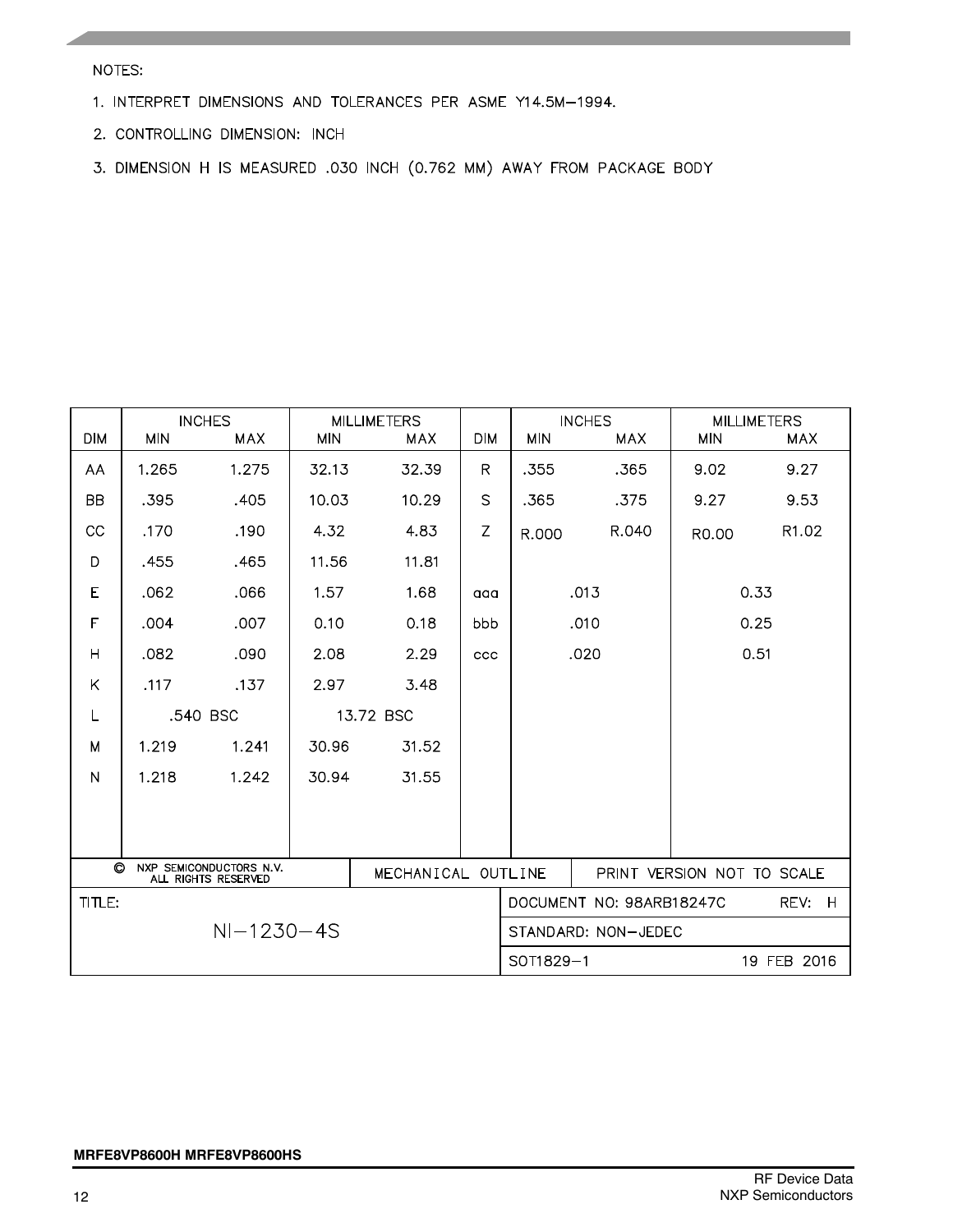### **PRODUCT DOCUMENTATION, SOFTWARE AND TOOLS**

Refer to the following resources to aid your design process.

### **Application Notes**

- AN1908: Solder Reflow Attach Method for High Power RF Devices in Air Cavity Packages
- AN1955: Thermal Measurement Methodology of RF Power Amplifiers

### **Engineering Bulletins**

EB212: Using Data Sheet Impedances for RF LDMOS Devices

### **Software**

- Electromigration MTTF Calculator
- RF High Power Model
- .s2p File

### **Development Tools**

• Printed Circuit Boards

### **To Download Resources Specific to a Given Part Number:**

- 1. Go to http://www.nxp.com/RF
- 2. Search by part number
- 3. Click part number link
- 4. Choose the desired resource from the drop down menu

### **REVISION HISTORY**

The following table summarizes revisions to this document.

| Revision | <b>Date</b> | <b>Description</b>                                                                                                        |  |  |  |
|----------|-------------|---------------------------------------------------------------------------------------------------------------------------|--|--|--|
| 0        | July 2015   | Initial release of data sheet                                                                                             |  |  |  |
|          | Aug. 2017   | Added part number MRFE8VP8600HS, pp. 1, 3<br>Added NI-1230S-4S package isometric, p. 1, and Mechanical Outline, pp. 11-12 |  |  |  |